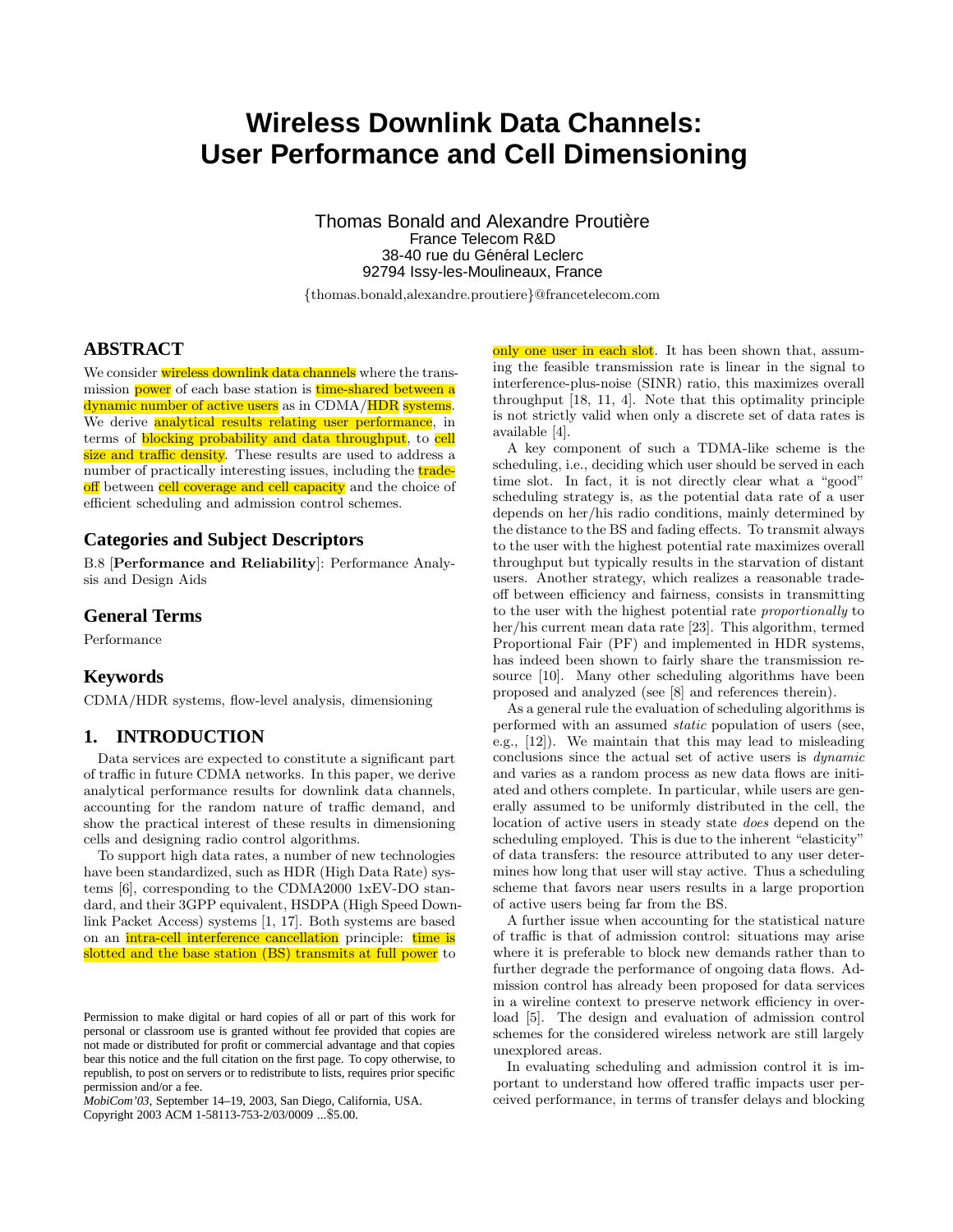rates. Given the ever changing nature of data applications, control mechanisms should be designed so that performance depends mainly on an appropriately defined load factor, and not on precise traffic characteristics like the distribution of a typical transfer volume. This requirement underscores the interest of analytical modeling tools, in addition to simulation, in order to gain the necessary insight and identify efficient design choices.

Regarding dimensioning issues, it is not straightforward to define the traffic carrying capacity of a CDMA network handling data. Resource consumption depends in particular on the position of the users so that, in addition to the usual notion of intensity, traffic also has a spatial component. It is notably important to know how the capacity of a cell depends on its size, in analogy with the known trade-off in circuit switched CDMA networks [22, 25].

*Related work.* To our knowledge, very few papers address the issue of user performance for wireless data channels, accounting for the random nature of traffic and the inherent "elasticity" of data transfers. Most existing models indeed represent data transfers as circuit services (see, e.g., [2]). A notable exception is the recent work of Borst for CDMA/HDR systems [8]. User performance is explicitly evaluated and shown to be insensitive to the flow size distribution, with or without admission control, in a symmetric scenario where all users experience the same fast fading and the resource allocation is that realized by the PF scheduler. The radio channel is modeled at flow level by a processorsharing queue which is indeed known to have the insensitivity property [20].

*Contribution.* In the present paper, we extend the analytical results of [8] to more general scheduling and admission control schemes and, accounting for the spatial component of offered traffic, apply them to a number of practical issues. We notably define the notion of "cell capacity", critical for dimensioning purposes, and show that:

- sharing the transmission power in a fair way is efficient with respect to user performance;
- the waste of radio resources due to the granularity of feasible rates induced by coding constraints is typically not significant;
- the so-called "cell breathing" effect arises at very high loads only. In particular, a simple admission control independent of user locations is sufficient in practice;
- the number of active users is typically rather small in steady state. In particular, the impact of opportunistic schedulers like PF that take advantage of fast fading is typically much smaller than one would expect with an assumed static user population.

*Outline.* In the next section, we present the model used to derive the analytical results. In Sections 3 and 4, user performance is evaluated in terms of throughput and blocking rate. The following three sections are devoted to the impact of non-linear data rate vs. SINR dependency, fast fading and interference, respectively. Section 8 concludes the paper.

## **2. MODEL**

In this section, we first present the model of the radio resource and the way this resource is shared. We then describe the characteristics of offered traffic.

#### **2.1 Radio resource**

We consider a cell with a single downlink channel whose resource is time-shared between active users. Denote by  $\phi_u^b$ the fraction of time base station (BS)  $b$  transmits to user  $u$ , with  $\sum_{u} \phi_u^b = 1$ . The data rate of user u is then:

$$
C_u = C \times \phi_u^b,\tag{1}
$$

where  $C$  is the peak data rate, obtained in the absence of any other user in the cell, i.e., for  $\phi_u^b = 1$ .

In practice, the peak data rate depends in a complex way on the radio environment and varies over time due to user mobility, shadowing and multi-path reflections. Unless otherwise specified, we ignore these fading effects, i.e., we assume the peak data rate is approximately constant during data transfer. Section 6 is devoted to the impact of fast fading. To simplify the presentation, we also assume that the peak rate  $C$  depends on the distance  $r$  from BS  $b$  to user u only. This last assumption is not essential and the theoretical results derived in the following still hold in a more realistic radio environment, given any peak rate function of user's location in the cell. We denote by  $C_0$  the maximum peak rate (which depends on channel bandwidth and coding efficiency) and by  $r_0$  the maximum distance at which this maximum peak rate is achieved:

$$
C(r) = C_0 \text{ for all } r \le r_0. \tag{2}
$$

*Rate* vs. *SINR dependency.* For numerical applications, we use the peak rate function given by the following standard model. Let  $W$  be the cell chip rate. If  $P_u$  denotes the power received by user u from her/his BS,  $\eta$  the background noise and  $I_u$  the interference due to other BS, the user's signal to interference-plus-noise ratio (SINR) and energy-per-bit to noise density ratio are respectively given by [24]:

$$
\text{SINR}_u = \frac{P_u}{\eta + I_u}, \quad \frac{E_b}{N_0} = \frac{W}{C} \times \text{SINR}_u. \tag{3}
$$

Given a target error probability, it is necessary that  $E_b/N_0 \geq$ δ for some threshold δ, which is assumed to be the same for all users. The peak data rate of user  $u$  is then the minimum of  $C_0$  and  $W \times \text{SINR}_u/\delta$ . In particular, it is linear in the SINR up to the maximum peak rate  $C_0$ . The assumption of a constant  $E_b/N_0$  target is generally valid as long as the same type of modulation is used for all data rates [15]. In HDR systems for instance,  $\delta$  is approximately equal to 2.5dB for all data rates except for the three highest, with a maximum value of 6.5dB [6]. The impact of such a ratedependent target  $\delta$  resulting in a non-linear rate vs. SINR dependency is evaluated in Section 5.

*Propagation model.* In the first part of the paper, we neglect the interference term  $I_u$ , i.e., we consider a single cell in isolation. Equivalently, we assume that interference is constant over the considered cell. The impact of the interference generated by other BS is evaluated in Section 7. The power  $P_u$  received by user u is equal to  $P \times \Gamma_u$  where P is the transmission power of the BS and  $\Gamma_u$  denotes the path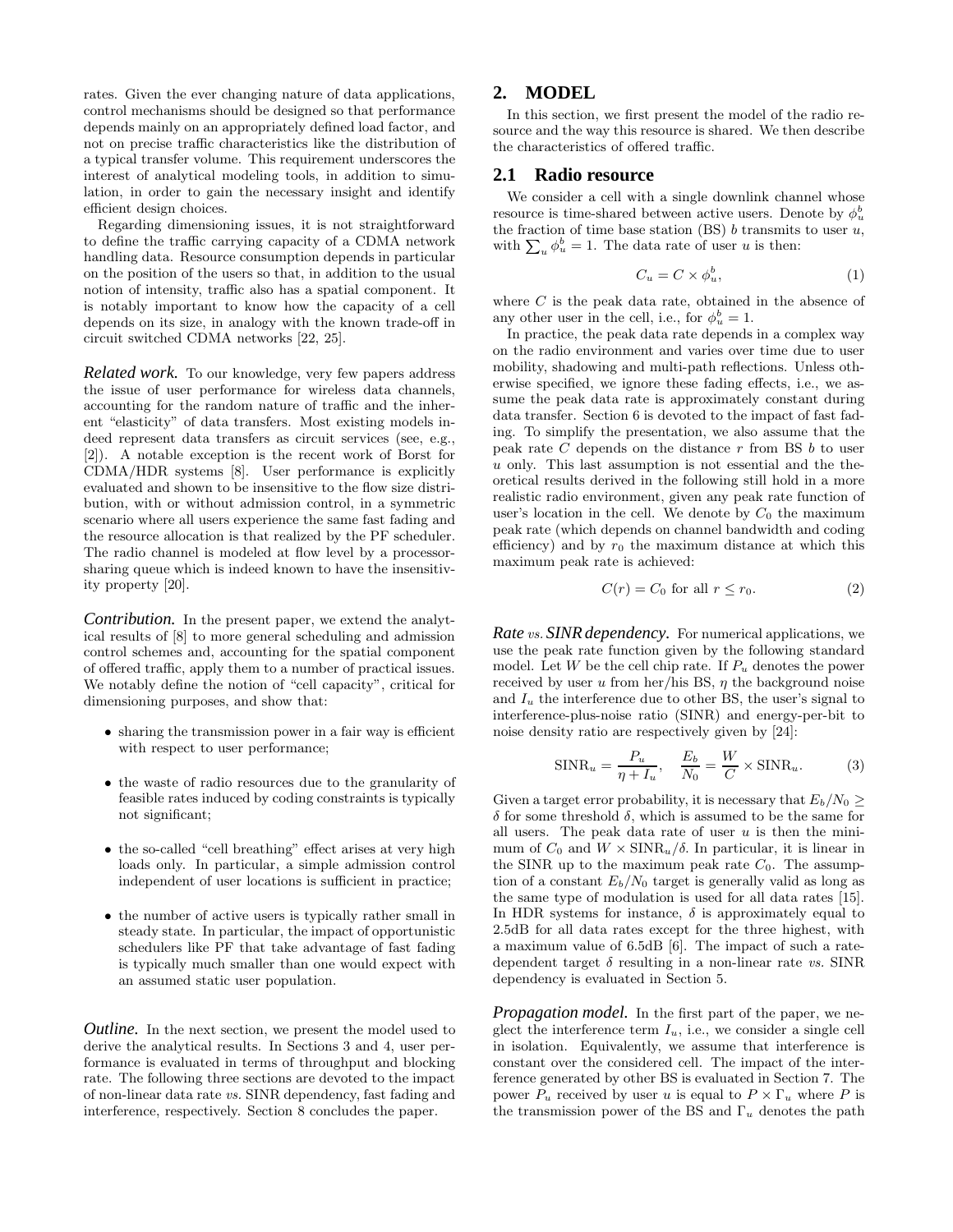loss. In practice, path loss varies with respect to the user's location and radio conditions. Here we adopt a simple propagation model where the path loss  $\Gamma_u$  is a function  $\Gamma$  of the distance  $r$  from the BS to user  $u$  only:

$$
\Gamma(r) = \begin{cases} 1 & \text{if } r \le \varepsilon, \\ \left(\frac{\varepsilon}{r}\right)^{\alpha} & \text{otherwise,} \end{cases}
$$

where  $\varepsilon$  denotes the maximum distance at which the full power P is received and  $\alpha$  is the path loss exponent which characterizes the radio environment (typical values of  $\alpha$  are between 2 and 5). Assuming that the maximum peak rate  $C_0$  can be achieved (thus  $r_0 > \varepsilon$ ), it follows from (2) that the peak rate function is:

$$
C(r) = C_0 \times \begin{cases} 1 & \text{if } r \le r_0, \\ \left(\frac{r_0}{r}\right)^{\alpha} & \text{otherwise.} \end{cases}
$$
 (4)

*Coding constraints.* Expression (4) corresponds to an ideal case where the set of achievable peak rates is continuous. In practice, coding constraints result in a discrete set of achievable peak rates  $C_0 \equiv c_0 > c_1 > \ldots > c_n$ . In view of (4), these rates define a set of concentric "rings" of external radius  $r_0 < r_1 < \ldots < r_n$  corresponding to regions where these rates are achievable. Table 1 below gives the rates defined for HDR channels [6] with the corresponding radius (normalized so that  $r_0 = 1$ ) evaluated from (4) with two values of the path loss exponent.

| $\lim g k$     | Rate $c_k$ | Radius $r_k$   | Radius $r_k$   |
|----------------|------------|----------------|----------------|
|                | (Kbit/s)   | $(\alpha = 4)$ | $(\alpha = 2)$ |
| 0              | 2457.6     |                |                |
| 1              | 1843.2     | 1.07           | 1.15           |
| $\overline{2}$ | 1228.8     | 1.19           | 1.41           |
| 3              | 921.6      | 1.28           | 1.63           |
| 4              | 614.4      | 1.41           | 2.00           |
| 5              | 307.2      | 1.68           | 2.83           |
| 6              | 204.8      | 1.86           | 3.46           |
| 7              | 153.6      | 2.00           | 4.00           |
| 8              | 102.6      | 2.21           | 4.90           |
| 9              | 76.8       | 2.37           | 5.61           |
| 10             | 38.4       | 2.82           | 7.94           |

Table 1: Rates and ring radius.

## **2.2 Traffic characteristics**

We assume traffic demand is uniformly distributed in the cell. Data flows arrive as a Poisson process of intensity  $\lambda \times ds$ in any area of surface ds. Flow sizes are independent and identically distributed (i.i.d.). We denote by  $\sigma$  the corresponding random variable and by  $\rho = \lambda \times E[\sigma]$  the traffic density (in Kbit/s per surface unit). The traffic intensity generated by those users whose distance to the BS is between r and  $r + dr$  is  $d\rho(r) = \rho \times 2\pi r dr$ . We consider two cases, depending on whether coding constraints are taken into account or not.

*No coding constraint.* In the ideal case where a continuous set of peak rates is achievable, the load generated by those users whose distance to the BS is between r and  $r + dr$  is the ratio  $d\rho(r)/C(r)$  of their traffic intensity to their peak

rate. This corresponds to their demand on the radio resource (here the time slot). Thus we define the load of a cell of radius  $R$  as:

$$
\bar{\rho} = \int_0^R \frac{d\rho(r)}{C(r)}.\tag{5}
$$

Users experience quality of service through the duration of data transfers. Note that, in view of (1), this does not only depend on user characteristics such as her/his peak rate, but also on the cell activity, i.e., on the dynamic number of active users who share the transmission resource. We are interested in the mean flow duration  $T(r)$  for a user whose distance to the BS is  $r$  (recall that active users don't move during their data transfer in our model). Let  $dx(r)$  be the mean number of active users whose distance to the BS is between r and  $r + dr$ . Applying Little's law [16], we get:

$$
dx(r) = T(r)\lambda \times 2\pi r dr.
$$

Thus the flow throughput  $\gamma(r)$  of users whose distance to the BS is r, defined as the ratio of the mean flow size  $E[\sigma]$ to the mean flow duration  $T(r)$ , is given by:

$$
\gamma(r) = \frac{d\rho(r)}{dx(r)}.\tag{6}
$$

This quantifies the average performance of data transfers at a distance r from the BS.

*Coding constraints.* When the set of achievable peak rates is discrete, the traffic intensity in ring 0 is given by:

$$
\rho_0 = \rho \pi r_0^2,
$$

while the traffic intensity in ring  $k, k = 1, \ldots, n$ , is given by:

$$
\rho_k = \rho \pi (r_k^2 - r_{k-1}^2).
$$

As above, we define the cell load as:

$$
\bar{\rho} = \sum_{k=0}^{n} \bar{\rho}_k,
$$

where  $\bar{\rho}_k = \rho_k/c_k$  denotes the load of ring k. The shape and the load contribution of each ring are illustrated in Figure 1 for the values given in Table 1 and  $n = 4, 7, 10$ , corresponding to cells of radius  $r_4, r_7, r_{10}$ , respectively<sup>1</sup>. We observe that for large cells (corresponding to a large spectrum of possible peak rates), most load is concentrated in the outer ring.

We are interested in the mean flow duration  $T_k$  for a user in ring k. Denote by  $x_k$  the mean number of active users in ring  $k$ . By Little's law:

$$
E[x_0] = T_0 \lambda \times \pi r_0^2,
$$

and for  $k = 1, \ldots, n$ ,

$$
E[x_k] = T_k \lambda \times \pi (r_k^2 - r_{k-1}^2).
$$

We deduce the flow throughput for a user in ring  $k$ , defined as the ratio of the mean flow size  $E[\sigma]$  to the mean flow duration  $T_k$ :

$$
\gamma_k = \frac{\rho_k}{E[x_k]}.\tag{7}
$$

<sup>&</sup>lt;sup>1</sup>The maximum cell radius obtained for  $\alpha = 2$  is in fact almost three times larger than that obtained for  $\alpha = 4$ ; we changed the scale between the two sets of cells of Figure 1 for sake of readability.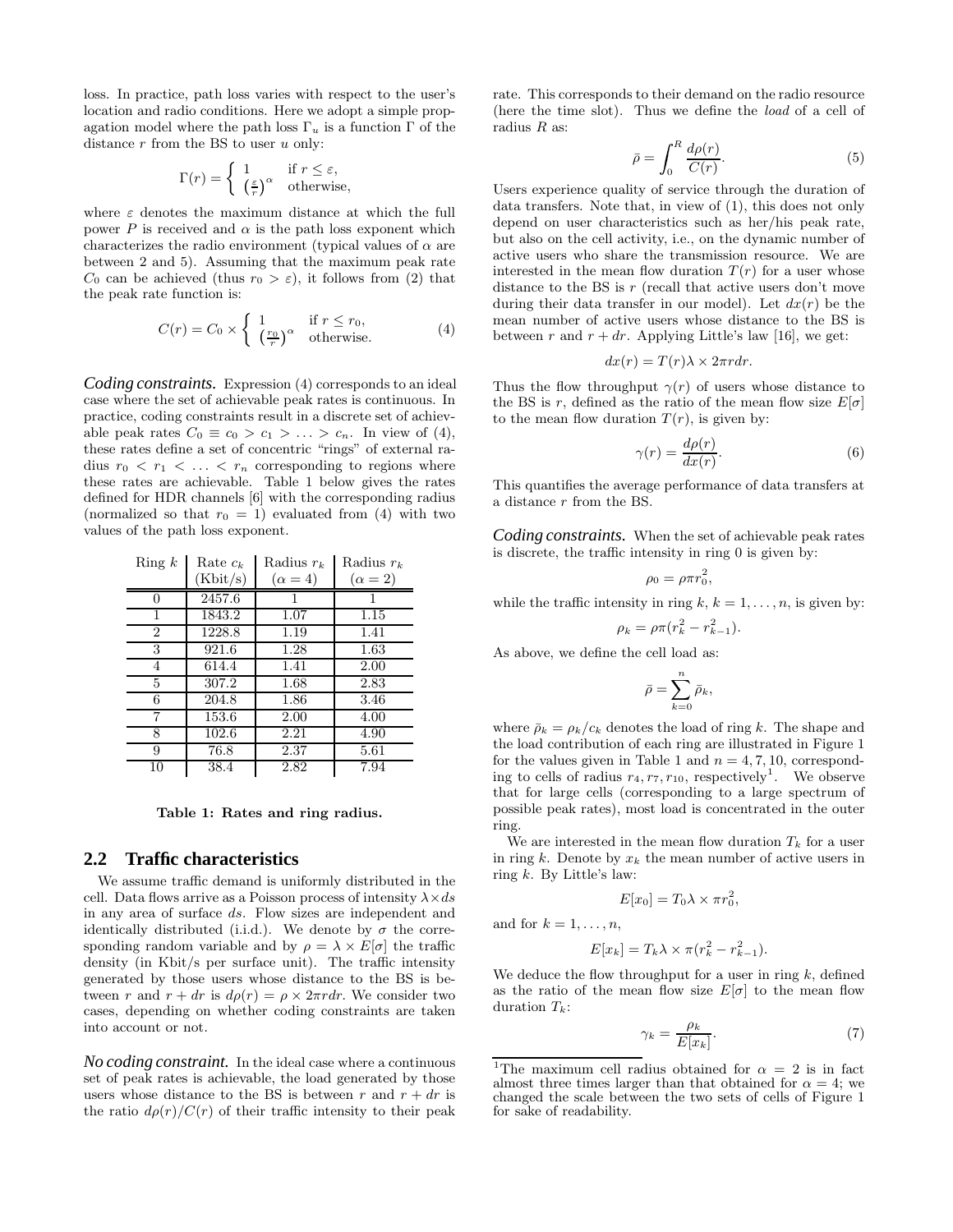

# **3. THROUGHPUT PERFORMANCE (NO ADMISSION CONTROL)**

In this section, we evaluate user performance in terms of flow throughput in the absence of admission control, i.e., when the number of active users is not limited. We first assume that the radio resource is fairly shared between active users, i.e.,  $\phi_u^b = 1/x$ , when x users are active in the cell. This is the allocation realized by the PF scheduler or a simple round-robin scheduler, for instance (these are equivalent in the absence of fast fading). Other power allocations are considered in §3.3.

## **3.1 A continuous set of peak rates**

We first consider the ideal case where a continuous set of peak rates is achievable. As the transmission resource is fairly shared between active users, the number of active users  $x$  evolves like the number of customers in a processorsharing queue with Poisson arrivals of intensity  $\lambda \pi R^2$  and i.i.d. service times [16]. Each service time is equal to the flow duration in the absence of any other user in the cell, i.e.,  $\sigma/C(r)$  for a user whose distance to the BS is r. Thus the distribution of the random variable  $\bar{\sigma}$  representing a typical service time is given by:

$$
d\bar{\sigma}(r) = \frac{\sigma}{C(r)} \frac{2r dr}{R^2}, \quad r \le R.
$$

In particular, the load of the processor-sharing queue corresponds to the cell load:

$$
\lambda \pi R^2 \times \int_0^R \frac{E[\sigma]}{C(r)} \frac{2r dr}{R^2} = \int_0^R \frac{\rho}{C(r)} 2\pi r dr \equiv \bar{\rho}.
$$
 (8)

We conclude that the number of active users  $x$  tends to a finite stationary regime in underload ( $\bar{\rho}$  < 1), while it grows indefinitely in overload ( $\bar{\rho} > 1$ ). In the latter case, the data rate  $C(r)/x$  tends to zero for all users, whatever their distance to the BS: the cell is saturated.

*Cell capacity.* We may define the cell capacity as the maximum traffic intensity for which the cell is not saturated. In view of (8), this is a function  $\overline{C}$  of the cell radius R:

$$
\bar{C}(R) = \left(\int_0^R \frac{2rdr}{C(r)R^2}\right)^{-1}.
$$

Note that  $\overline{C}$  is a decreasing function of R, equal to the maximum peak rate  $C_0$  for  $R \leq r_0$ . Figure 2 gives the cell capacity with respect to its radius (normalized values so that  $C_0 = 1, r_0 = 1$  for the peak rate function (4). We observe that the cell capacity decreases suddenly when  $R \ge r_0$ . The capacity of large cells is extremely small.



Figure 2: Cell capacity – defined as the maximum traffic intensity without saturation – with respect to cell radius, for path loss exponents  $\alpha = 2$  and  $\alpha = 4$ .

*Flow throughput.* To evaluate user performance in underload, we use a key property of the processor-sharing queue: the stationary distribution of the number of customers is insensitive to the distribution of service times. This follows from the reversibility of the underlying Markov process [14, 20]. We deduce that the stationary distribution  $\pi$  of the number of active users is insensitive to the flow size distribution and given by:

$$
\pi(x) = \bar{\rho}^x (1 - \bar{\rho}).\tag{9}
$$

Note that the number of active users is typically rather small in steady state: the probability having more than  $x$  active users decreases geometrically with rate  $\bar{\rho}$ . In addition, the probability that the distance of an active user to the BS is between r and  $r+dr$  is proportional to the load generated by these users, namely  $d\rho(r)/C(r)$ . In particular, the *density* of active users is inversely proportional to their peak rate  $C(r)$ . We deduce:

$$
dx(r) = \frac{d\rho(r)}{\bar{\rho}C(r)} \times E[x],
$$

where, in view of  $(9)$ , the mean number of active users is:

$$
E[x] = \frac{\bar{\rho}}{1 - \bar{\rho}}
$$

.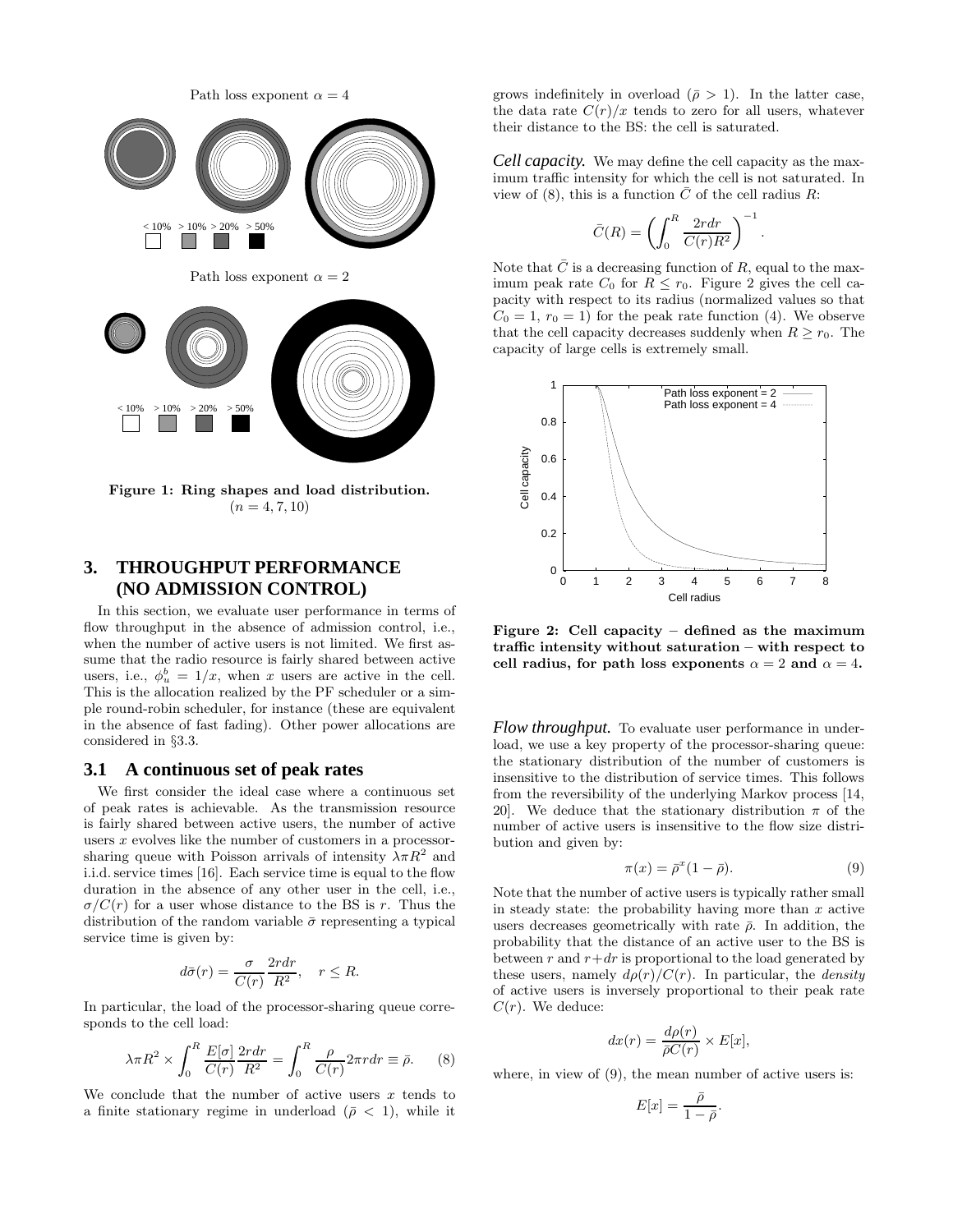It then follows from (6) that:

$$
\gamma(r) = C(r)(1 - \bar{\rho}).
$$

Hence, the flow throughput is equal to the peak rate for  $\bar{\rho}=0$  and decreases *linearly* in the cell load.

## **3.2 A discrete set of peak rates**

We now consider the practically interesting case where only a discrete set of peak rates is available. As above, the number of active users evolves like the number of customers in a processor-sharing queue with Poisson arrivals of rate  $\lambda \pi R^2$  and i.i.d. service times. The random variable  $\bar{\sigma}$  representing a typical service time is now equal to  $\sigma/c_k$  with probability  $p_k$ ,  $k = 0, 1, \ldots, n$ , with:

$$
p_0 = \frac{r_0^2}{R^2}
$$
,  $p_k = \frac{r_k^2 - r_{k-1}^2}{R^2}$ ,  $k = 1, ..., n$ .

Again, the load of the processor-sharing queue corresponds to the cell load:

$$
\lambda \pi R^2 \times \sum_{k=0}^n p_k \frac{E[\sigma]}{c_k} \equiv \bar{\rho}.
$$





Figure 3: Cell capacity – defined as the maximum traffic intensity without saturation – with respect to cell radius, with and without coding constraints.

*Cell capacity.* As above, we define the cell capacity as maximum traffic intensity for which the cell is not saturated:

$$
\bar{C}(R) = \left(\sum_{k=0}^{n} \frac{p_k}{c_k}\right)^{-1}.
$$

Note that the cell capacity is always smaller than that obtained in the ideal case considered in §3.1. Figure 3 gives the cell capacity obtained for the values of Table 1. We observe that the difference with the ideal case is very small, indicating that resource wastage due to coding constraints is limited.

*Flow throughput.* The stationary distribution of the number of active users in each ring is that of the number of customers in a processor-sharing queue with classes of respective loads  $\bar{\rho}_0, \ldots, \bar{\rho}_n$ :

$$
\pi(x_0, \dots, x_n) = \frac{(x_0 + \dots + x_n)!}{x_0! \dots x_n!} \bar{\rho}_0^{x_0} \dots \bar{\rho}_n^{x_n} (1 - \bar{\rho}). \quad (10)
$$

Again, the probability having more than  $x$  active users decreases geometrically with rate  $\bar{\rho} = \bar{\rho}_0 + \ldots + \bar{\rho}_n$ . The probability an active user is in ring  $k$  is proportional to the load  $\bar{\rho}_k = \rho_k/c_k$  generated by these users. In particular, the density of active users is inversely proportional to their peak rate, as in the absence of coding constraint. For instance, for the values given in Table 1, the mean number of active users per surface unit in ring 5 is always twice that in ring 4, whatever the values of the path loss exponent or the cell load.

In view of (10), the mean number of active users in ring  $k$  is:

$$
E[x_k] = \frac{\bar{\rho}_k}{1 - \bar{\rho}},
$$

and from (7):

$$
\gamma_k = c_k(1-\bar{\rho}).
$$

Again, the flow throughput decreases linearly in the cell load. This is illustrated in Figure 4 for each ring of Table 1.



Figure 4: Flow throughput with respect to cell load for the 11 rings of Table 1.

#### **3.3 Other power allocations**

The allocation so far considered, referred to as "fair power" sharing, has the practically interesting property that user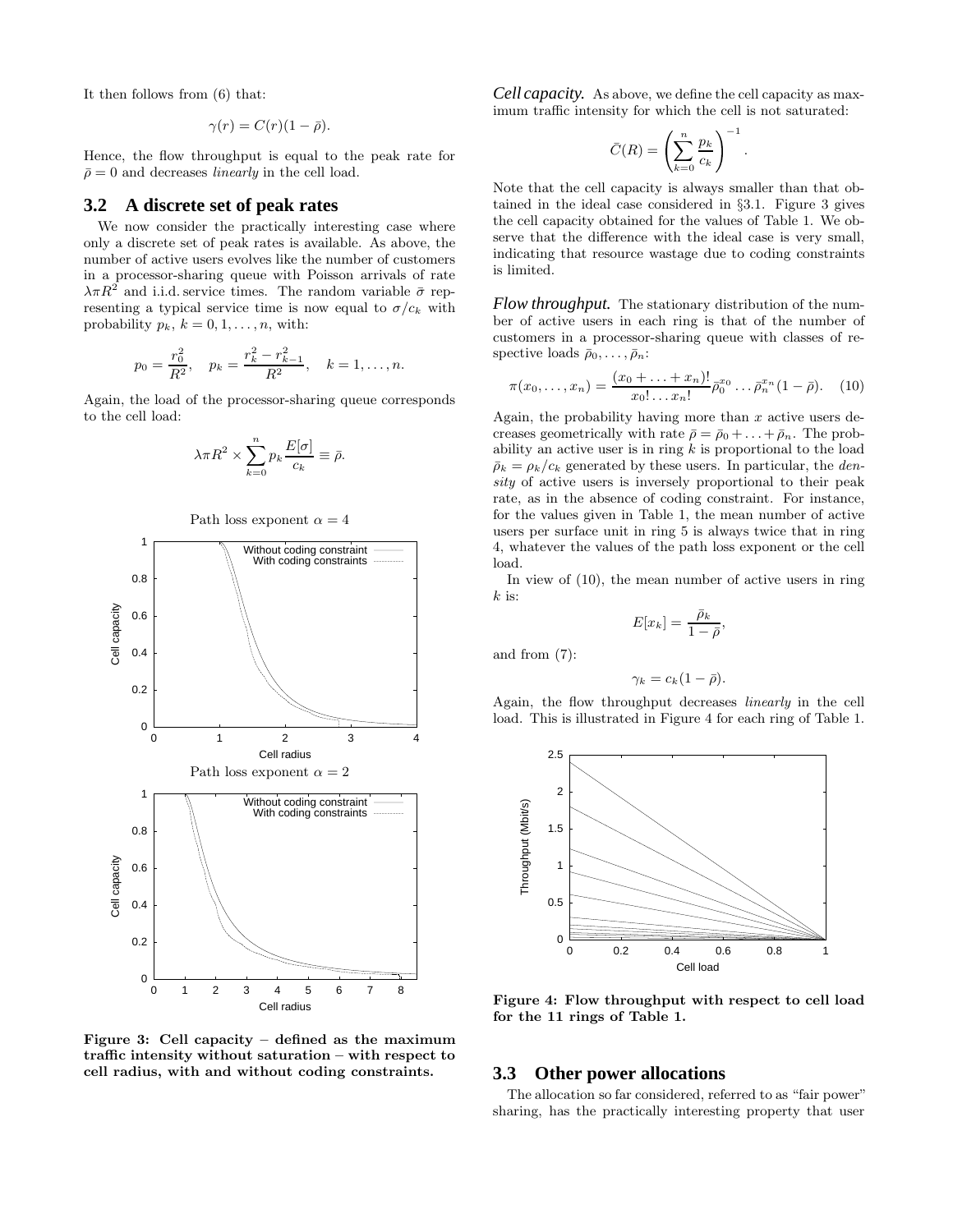performance can be explicitly evaluated and is insensitive to the flow size distribution. It may be considered as "unfair", however, as the flow throughput experienced by a user is proportional to her/his peak data rate (refer to Figure 4).

*Fair rate sharing.* Consider another allocation, referred to as "fair rate" sharing, where the data rates of all active users are made equal. This is realized if BS  $b$  transmits to user  $u$  a fraction of time inversely proportional to her/his peak rate:

$$
\phi_u^b = \frac{1/C(r(u))}{\sum_{u'} 1/C(r(u'))},
$$

where  $r(u')$  denotes the distance from BS b to user u'. The number of active users then evolves like the number of customers in a discriminatory processor-sharing queue [9] of load  $\bar{\rho}$ . Again, the cell is saturated in overload ( $\bar{\rho} > 1$ ). In underload  $(\bar{\rho} < 1)$ , the number of active users x tends to a finite stationary regime, but the stationary distribution is sensitive to the flow size distribution.

For an exponential flow size distribution, we obtain using [9] the results of Figure 5 for a 5-ring cell, with the values of Table 1. We observe that the gain in flow throughput for users in the outer ring is very limited. On the other hand, the impact on the performance of users in the inner disk is significant. This may be explained as follows. First, the fact that active users have the same data rate does not imply that users have the same flow throughput. When the cell load  $\bar{\rho}$  is close to 0 for instance, an active user is typically alone in the cell so that the flow throughput is equal to the peak rate. Second, most load is concentrated in the outer rings (refer to Figure 1): the performance experienced by far users is essentially due to their own load and cannot be significantly improved; the performance experienced by near users, on the other hand, mainly depends on the load generated by far users thus may be significantly worsened.



Figure 5: Throughput of users in the inner disk (upper curves) and the outer ring (lower curves) with respect to cell load in a 5-ring cell, for two different power allocations.

*Service-dependent allocations.* Other possible allocations are those which depend on the remaining or the processed service, such as the "shortest remaining processing time" or the "foreground-background" disciplines, respectively [16].

These allocations, which are known to outperform the processor sharing discipline for a heavy-tailed service distribution, have been proposed to be implemented in Web servers in a wireline context [3, 19] and more recently in scheduling algorithms in a wireless context [13]. They would here exacerbate the discrimination against far users, whose processing time is typically much higher than that of near users.

The above observations suggest that no significant gain is achieved by those allocations which do not share the transmission resource in a fair way and that the so-called "nearfar" unfairness (in terms of flow throughput) is inherent to wireless data systems. The only way to achieve approximately fair throughput performance is to limit the cell size so that all users can achieve high data rates. Finally, it is worth noting that the key properties satisfied by the "fair power" allocation (explicit performance evaluation and insensitivity) still hold in the presence of admission control, as shown in the next section. The impact of admission control on user performance is typically extremely difficult to evaluate for other power allocations.

# **4. BLOCKING RATE (WITH ADMISSION CONTROL)**

In the absence of admission control, we have seen that the cell is saturated in overload  $(\bar{\rho} > 1)$ : the number of ongoing transfers grows indefinitely and the data rate of each transfer eventually tends to zero. Admission control is necessary to guarantee a minimum data rate  $c_{\min}$  for all users whatever the cell load. For a given target rate  $c_{\min}$ ,  $0 < c_{\min} < C_0$ , the cell radius  $R$  cannot exceed  $R_{\text{max}}$ , the maximum distance  $r$ such that  $C(r) \geq c_{\min}$ .

In the presence of admission control, users experience quality of service not only through flow throughput but also through blocking rate. In this section, cell capacity is evaluated in terms of the maximum traffic intensity for given minimum data rate  $c_{\min}$  and target blocking probability.

#### **4.1 Admission control based on the number of active users**

We first consider a simple admission criterion based on the number of active users. For a cell of radius  $R$ , the minimum rate  $c_{\min}$  is guaranteed if the number of active users does not exceed:

$$
m = \frac{C(R)}{c_{\min}}.
$$

*No coding constraint.* We first consider the case where the set of available peak rates is continuous. As the Markov process associated with the unconstrained system considered in §3.1 is reversible, the restriction of its stationary distribution to admissible states gives the stationary distribution of the Markov process associated with the constrained system [14]. In addition, the stationary distribution associated with the constrained system remains insensitive to the service time distribution. Assuming  $m$  is an integer for simplicity, it then follows from (9) that the stationary distribution of the number of active users is:

$$
\pi(x) = \frac{\bar{\rho}^x}{1 + \bar{\rho} + \ldots + \bar{\rho}^m}, \quad 0 \le x \le m.
$$
 (11)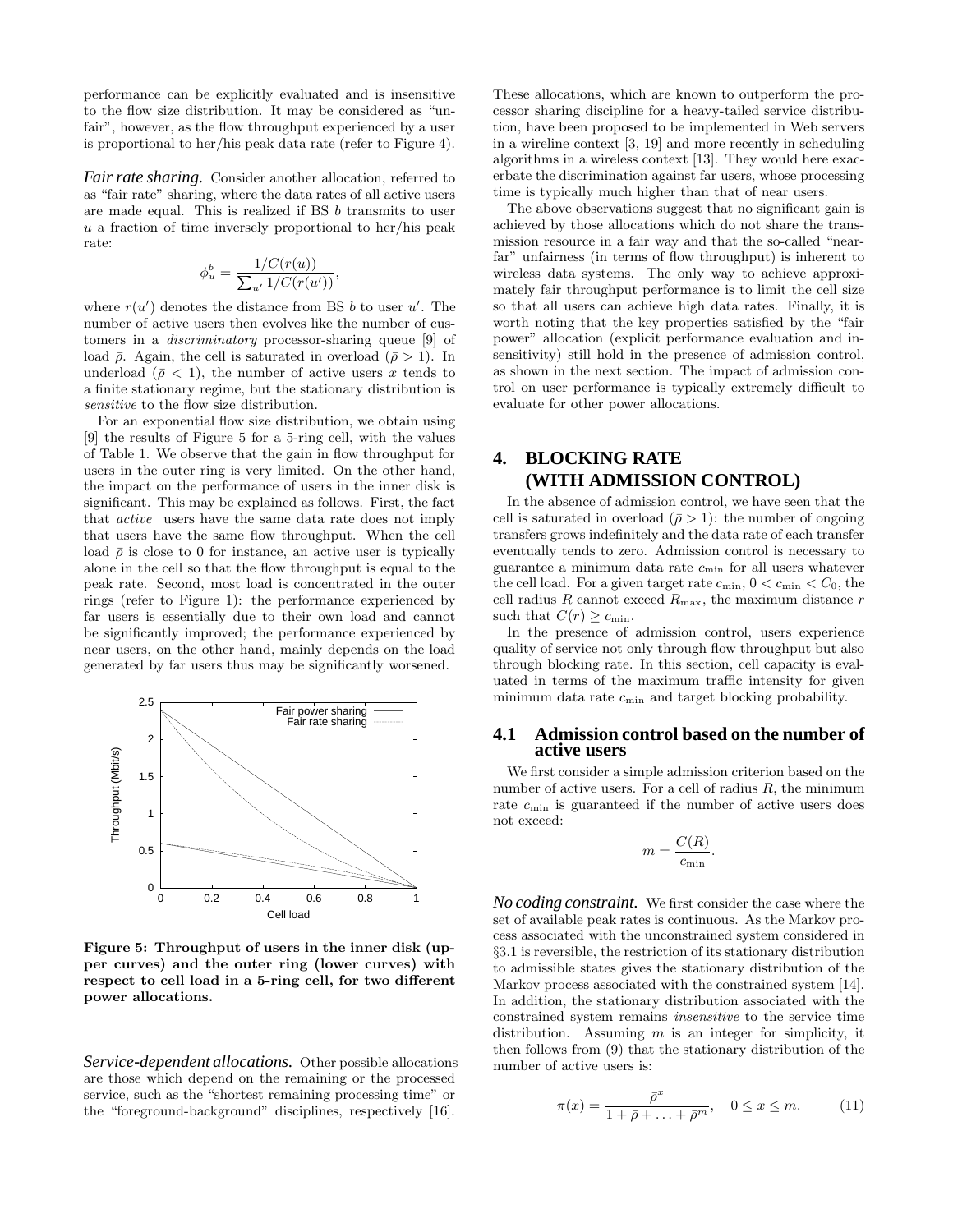Thus the blocking rate, which is independent of the user's distance to the BS, is given by:

$$
B = \frac{\bar{\rho}^m}{1 + \bar{\rho} + \ldots + \bar{\rho}^m}.
$$
\n(12)

In addition, the probability that the distance of an active user to the BS is between r and  $r + dr$  is proportional to the actual load generated by these users, namely:

$$
(1-B)\frac{d\rho(r)}{C(r)}.
$$

In particular, the *density* of active users is inversely proportional to their peak rate  $C(r)$  as in the absence of admission control (refer to §3.1). We also deduce:

$$
dx(r) = \frac{1}{\bar{\rho}} \frac{d\rho(r)}{C(r)} \times E[x],
$$

where, in view of  $(11)$ , the mean number of active users is:

$$
E[x] = \frac{\overline{\rho}}{1 - \overline{\rho}} \times \frac{1 - (m+1)\overline{\rho}^m + m\overline{\rho}^{m+1}}{1 - \overline{\rho}^{m+1}}.
$$
 (13)

As the actual traffic intensity generated by those users whose distance to the BS is between r and  $r + dr$  is  $(1 - B)d\rho(r)$ , expression (6) becomes:

$$
\gamma(r) = (1 - B) \frac{d\rho(r)}{dx(r)}.
$$

It then follows from (12) and (13) that:

$$
\gamma(r) = C(r) \times \frac{(1 - \overline{\rho})(1 - \overline{\rho}^m)}{1 - (m + 1)\overline{\rho}^m + m\overline{\rho}^{m+1}}.
$$

Hence, the flow throughput is equal to the peak rate for  $\bar{\rho}=0$  and decreases to  $C(r)/m$  when the cell load  $\bar{\rho}$  tends to infinity.

*Coding constraints.* The results are similar if the set of available peak rates is discrete. For a cell of radius  $R = r_n$ , the maximum number of users is  $m = c_n/c_{\text{min}}$ . The blocking rate is the same in all rings and given by (12). The flow throughput in ring  $k$  is:

$$
\gamma_k = c_k \times \frac{(1-\overline{\rho})(1-\overline{\rho}^m)}{1-(m+1)\overline{\rho}^m + m\overline{\rho}^{m+1}}.
$$

Figure 6 gives the corresponding flow throughput for a 5 ring cell with the values of Table 1 and a maximum number of users  $m = 12$ , corresponding to a minimum data rate  $c_{\min} = 51$  Kbit/s  $(c_{\min}/C_0 \approx 0.02)$ . The flow throughput decreases from  $c_k$  to  $c_k/m$  for each ring k.

#### **4.2 Admission control based on the minimum data rate**

We now consider an admission control based on the minimum data rate: a new data transfer is accepted if and only if its rate and the rate of ongoing transfers would be larger than  $c_{\min}$ . In particular, the admission decision now depends on the location of users. The number of users cannot exceed:

$$
M = \frac{C_0}{c_{\min}},
$$

which corresponds to the best case where the distance from the BS to any active user does not exceed  $r_0$ .



Figure 6: Flow throughput with respect to cell load in each ring of a 5-ring cell when the number of active users is limited to  $m = 12$ .

The objective here is to evaluate the gain in terms of blocking probability compared to the admission control based on a maximum number of active users  $m$  given by:

$$
m = \frac{C(R)}{c_{\min}}.
$$

*No coding constraint.* For a continuous set of available peak rates, admissible states are those for which

$$
\frac{\min_{1 \le u \le x} C(r(u))}{x} \ge c_{\min},
$$

where  $r(u)$  denotes the distance from the BS to active user u. Assume M is an integer for simplicity. Let  $L = M - m$ , and for  $j = 0, \ldots, L$ , define  $R_j$  as the maximum distance r such that:

$$
C(r) \geq (M-j)c_{\min}.
$$

Note that  $r_0 \equiv R_0 < R_1 < \ldots < R_L \equiv R$ . Admissible states are those for which there are less than  $m$  active users or there are  $x = M-j$  active users and the distance from the BS to any of these users does not exceed  $R_j$ ,  $j = 0, \ldots, L$ .

As in §4.1, the reversibility property implies that the stationary distribution  $\pi$  of the number of active users is insensitive to the flow size distribution and given by the restriction to admissible states of the stationary distribution (9) associated with the unconstrained system. Noting that in this unconstrained system, the probability that the distance of an active user to the BS is less than  $R_j$  is equal to  $\bar{p}_{\rightarrow j}/\bar{p}$ , where

$$
\bar{\rho}_{\to j} = \int_0^{R_j} \frac{d\rho(r)}{C(r)},
$$

we deduce:

$$
\pi(x) = \pi(0) \times \begin{cases} \bar{\rho}^x & \text{for } x < m, \\ \bar{\rho}^{M-i}_{\to i} & \text{for } x = M - i, i = 0, \dots, L, \end{cases}
$$

where

$$
\pi(0) = \left(1 + \bar{\rho} + \ldots + \bar{\rho}^{m-1} + \sum_{i=0}^{L} \bar{\rho}^{M-i}_{\to i}\right)^{-1}.
$$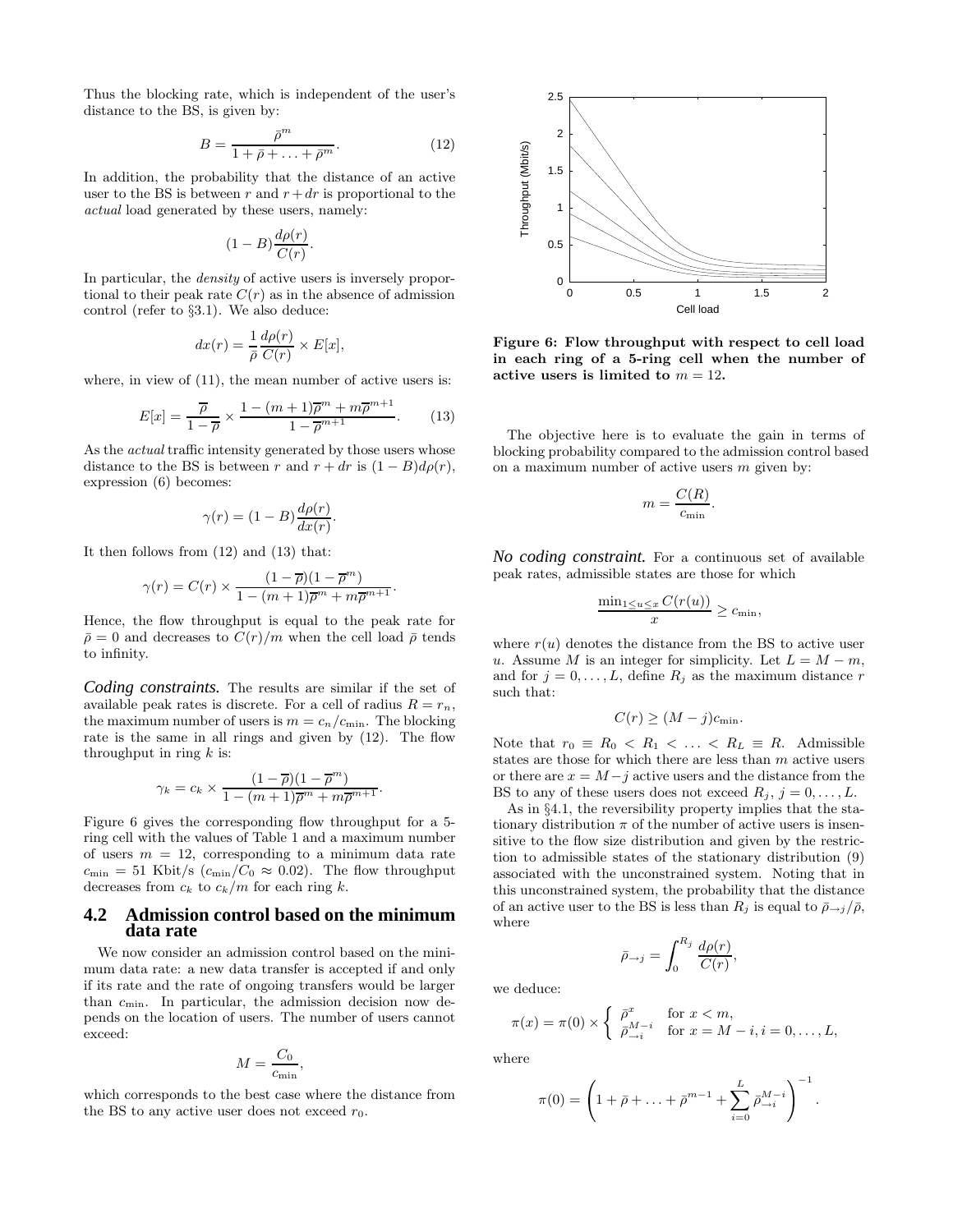We also deduce the blocking rate  $B_j$  for users whose distance to the BS is  $R_j$ ,  $j = 0, \ldots, L$ :

$$
B_j = \frac{\sum_{i=0}^{L} \bar{\rho}_{\to i}^{M-i} - \sum_{i=j+1}^{L} \bar{\rho}_{\to i-1}^{M-i}}{1 + \bar{\rho} + \ldots + \bar{\rho}^{m-1} + \sum_{i=0}^{L} \bar{\rho}_{\to i}^{M-i}}.
$$

Noting that the blocking rate  $B(r)$  for users whose distance to the BS is  $r$  is

$$
B(r) = B_0 \text{ if } r \le R_0,
$$

and for  $j = 1, \ldots, L$ ,

$$
B(r) = B_j \quad \text{if } R_{j-1} < r \le R_j,
$$

we get the mean blocking rate:

$$
B = B_0 \frac{R_0^2}{R^2} + \sum_{j=1}^{L} B_j \frac{R_j^2 - R_{j-1}^2}{R^2}.
$$
 (14)

Figure 7 gives the corresponding cell capacity (normalized values so that  $C_0 = 1$ ,  $r_0 = 1$  compared to that obtained with the admission control based on a maximum number of users m. We observe that no significant gain is achieved. This is actually true for any reasonable values of the minimum data rate ( $c_{\min}$  < 0.1, say, corresponding to 246 Kbit/s for HDR channels) and target blocking rates ( $B < 10\%$ , say). We explain this result in §4.3 below.



Figure 7: Comparison of the cell capacity – defined as the maximum traffic intensity for a minimum data rate  $c_{\min} = 0.02$  and target blocking rates 1% (lower curves) and 5% (upper curves) – obtained for two different admission criteria, without coding constraints (path loss exponent  $\alpha = 4$ ).

*Coding constraints.* For a discrete set of peak rates, admissible states are those for which

$$
\frac{\min\limits_{0\leq k\leq n}c_k1\!\!1_{\{x_k>0\}}}{x}\geq c_{\min},
$$

where  $x_k$  denotes the number of active users in ring  $k$ . For  $j = 0, \ldots, L$ , define  $k_j$  as the largest integer k such that:

$$
c_k \geq (M-j)c_{\min}.
$$

Note that  $0 \equiv k_0 \leq k_1 \leq \ldots \leq k_L \equiv n$ . Admissible states are those for which there are less than m active users or there are  $x = M - j$  active users and the distance from the BS to any of these users does not exceed  $r_{k_j}$ ,  $j = 0, \ldots, L$ .

Again, it follows from the reversibility of the Markov process associated with the unconstrained system considered in §3.2 that the stationary distribution of the number of active users is:

$$
\pi(x) = \pi(0) \times \begin{cases} \bar{\rho}^x & \text{for } x < m, \\ \bar{\rho}^{M-i}_{\to k_i} & \text{for } x = M - i, i = 0, \dots, L, \end{cases}
$$

where

$$
\pi(0) = \left(1 + \bar{\rho} + \ldots + \bar{\rho}^{m-1} + \sum_{i=0}^{L} \bar{\rho}^{M-i}_{\to k_i}\right)^{-1},
$$

and for  $k = 0, \ldots, n$ ,

$$
\bar{\rho}_{\to k} = \sum_{j=0}^{k} \bar{\rho}_j.
$$

The blocking rate in ring  $k$  is given by:

$$
B_k = \frac{\sum_{i=0}^{L} \bar{\rho}_{\to k_i}^{M-i} - \sum_{i=j_k+1}^{L} \bar{\rho}_{\to k_{i-1}}^{M-i}}{1 + \bar{\rho} + \ldots + \bar{\rho}^{m-1} + \sum_{i=0}^{L} \bar{\rho}_{\to k_i}^{M-i}},
$$

where  $j_k$  denotes the minimum integer  $j'$  such that  $k_{j'} = k$ , and the mean blocking rate is

$$
B = B_0 \frac{r_0^2}{R^2} + \sum_{k=1}^n B_k \frac{r_k^2 - r_{k-1}^2}{R^2}.
$$
 (15)

Figure 8 is the analog of Figure 7 for the values of Table 1. Again, we observe that no significant gain is achieved with the admission control based on the minimum data rate. Furthermore, comparing Figures 7 and 8 indicates as in §3.2 that resource wastage due to coding constraints is limited.



Figure 8: Comparison of the cell capacity – defined as the maximum traffic intensity for a minimum data rate  $c_{\text{min}} = 0.02$  and target blocking rates 1% (lower curves) and 5% (upper curves) – obtained for two different admission criteria, with coding contraints (path loss exponent  $\alpha = 4$ ).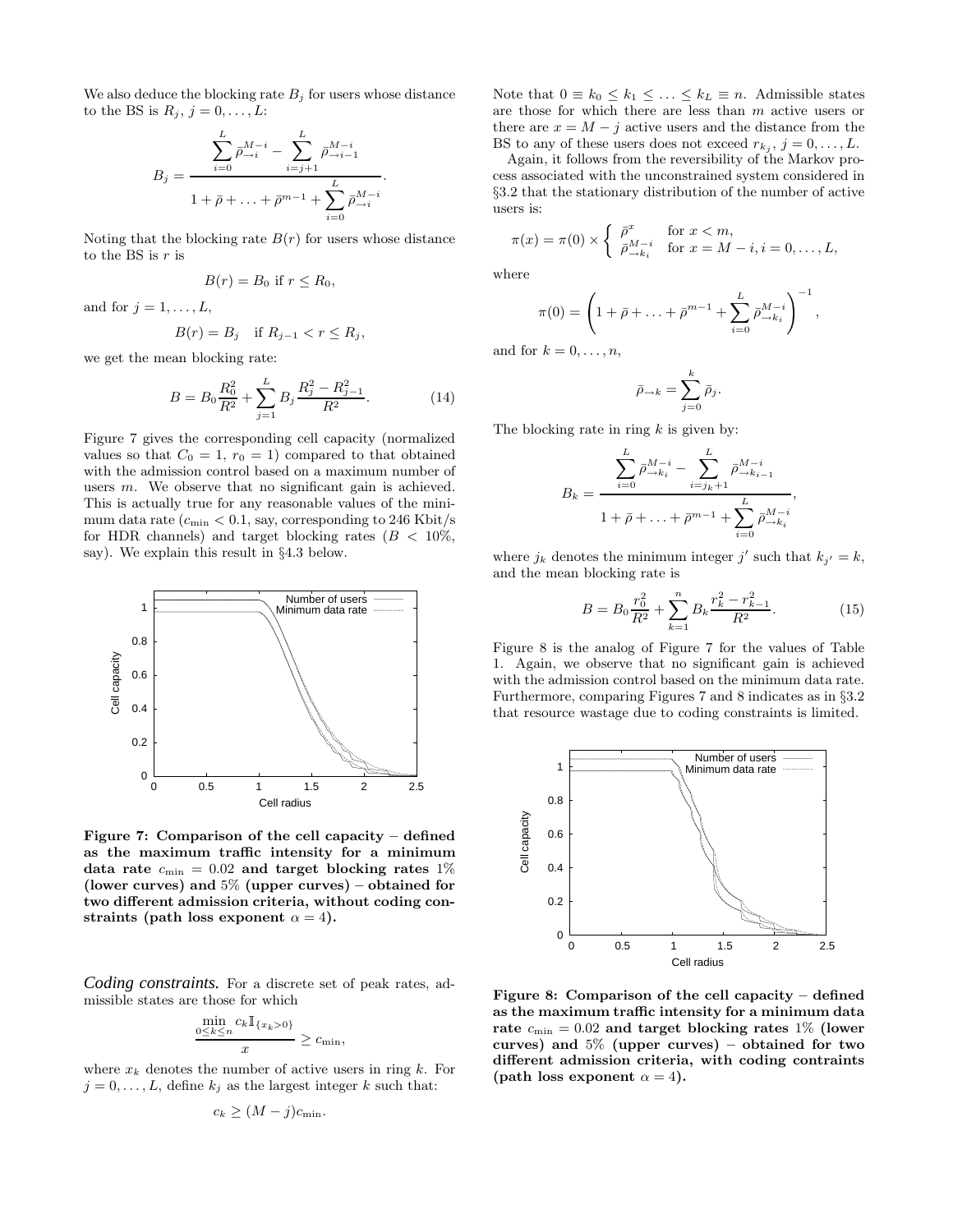# **4.3 Cell breathing**

Previous results suggest that a simple admission control based on the number of active users leads to a cell capacity similar to that obtained with more complex schemes such as that based on the minimum data rate where the admission decision depends on user locations. As the blocking rate  $B(r)$  obtained with the latter is an increasing function of the distance  $r$  from the BS  $b$  to user  $u$ , one would expect the cell to "breath", i.e., the active users to be near the BS when the cell load increases (refer to Figure 9).



Figure 9: Cell breathing: repartition of active users with respect to cell load  $(\alpha = 4)$ .

This "cell breathing" effect indeed arises as for circuit services [25], but at very high loads only (the results of Figure 9 were obtained for loads  $\bar{\rho} = 0.5$  and  $\bar{\rho} = 100$ ). This is illustrated by Figure 10 which gives the mean blocking rate and the blocking rate in each ring with respect to the cell load for the values of Table 1 ( $\alpha = 4$ ): for a target mean blocking rate smaller than 10%, the blocking rate is approximately the same in all rings, and very well approximated by expression (12).



Figure 10: Blocking rate with respect to cell load for the 11 rings of Table 1 with a minimum data rate of 19.2 Kbit/s  $(c_{\min} = c_{10}/2)$ .

The above observation can be explained by the fact that a significant part of the traffic intensity is generated in the outer rings: if the blocking rate in these rings is close to 1, the mean blocking rate is necessarily high (larger than the fraction of traffic intensity generated in these rings). At nominal loads corresponding to mean blocking rates smaller than 10%, the blocking rate is approximately the same for all users whatever their location: the so-called "near-far" unfairness (in terms of blocking rates) does not hold.

# **5. IMPACT OF NON-LINEAR RATE** VS. **SINR DEPENDENCY**

We have so far assumed that the target energy-per-bit to noise density ratio  $\delta$  is constant, resulting in a linear rate vs. SINR dependency (up to the maximum peak rate  $C_0$ ). As noted in §2.1, this assumption is not necessarily valid in real systems. In this section, we study the impact of the rate-dependent target  $\delta$  of HDR channels.

#### **5.1 Cell shape and load distribution**

Table 2 below gives the target SINR for each data rate defined in HDR systems [6]. As the chip rate is  $W = 1228.8$ Kchip/s, we get from  $(3)$  the corresponding  $Eb/N0$  target:  $\delta_0 \approx 6.5$ dB,  $\delta_1 \approx 5.4$ dB,  $\delta_2 \approx 3$ dB, and  $\delta_k \approx 2.5$ dB for all rings  $k = 3, \ldots, 10$ . Thus the  $Eb/N0$  target is approximately constant except for the highest peak rates. This can notably be explained by the specific modulation used for these rates.

| Ring           | Rate<br>(Kbit/s) | SINR.<br>(dB) | Radius<br>$(\alpha = 4)$ | Radius<br>$(\alpha = 2)$ |
|----------------|------------------|---------------|--------------------------|--------------------------|
| 0              | 2457.6           | 9.5           | 0.79                     | 0.63                     |
| 1              | 1843.2           | 7.2           | 0.91                     | 0.82                     |
| $\overline{2}$ | 1228.8           | 3.0           | 1.16                     | 1.34                     |
| 3              | 921.6            | 1.3           | 1.27                     | 1.62                     |
| 4              | 614.4            | $-1.0$        | 1.45                     | 2.12                     |
| 5              | 307.2            | $-4.0$        | 1.73                     | 2.99                     |
| 6              | 204.8            | $-5.7$        | 1.91                     | 3.64                     |
| 7              | 153.6            | $-6.5$        | 2.00                     | 3.99                     |
| 8              | 102.6            | $-8.5$        | 2.24                     | 5.02                     |
| 9              | 76.8             | $-9.5$        | 2.37                     | 5.63                     |
| 10             | 38.4             | $-12.5$       | 2.82                     | 7.95                     |

Table 2: Rates, target SINRs and ring radius for HDR channels.

In view of the propagation model of §2.1, the SINR is inversely proportional to  $r^{\alpha}$  (for  $r > \varepsilon$ ). Table 2 gives the corresponding external ring radius, normalized so that  $r_0$ would be equal to 1 if the Eb/N0 target were constant and equal to 2.5dB. Comparing with the values of Table 1, we verify that the rate-dependent target  $\delta$  of HDR channels essentially impacts the inner rings. In particular, the load distribution remains approximately the same, most load being concentrated in outer rings.

### **5.2 Cell capacity**

As the load distribution is not significantly affected by the rate-dependent target  $\delta$ , we expect the qualitative results of Section 4 to hold. In particular, the "cell breathing" effect arises at very high loads only and an admission decision based on the number of active users is sufficient. This is confirmed by the results of Figure 11 for instance, which show that no significant gain is achieved by an admission control based on the minimum data rate. We also observe that the impact of the rate-dependent target  $\delta$  on cell capacity is mainly due to the reduction of inner rings (the cell capacity for a constant  $Eb/N0$  target is here defined for an admission control based on the number of users).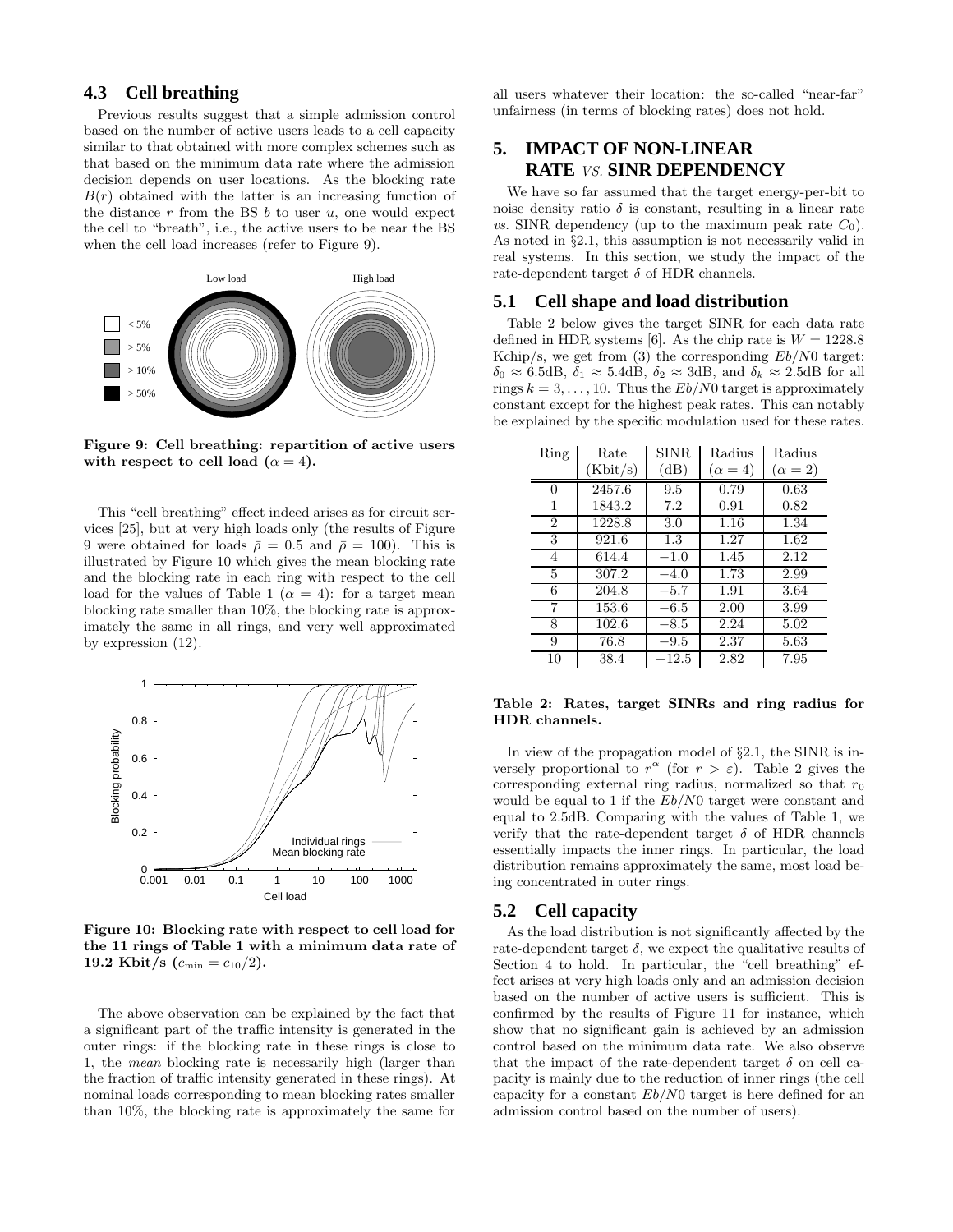

Figure 11: Comparison of the cell capacity – defined as the maximum traffic intensity for a minimum data rate  $c_{\text{min}} = 0.02$  and a target blocking rate  $1\%$  – obtained for a constant target energy-per-bit to noise ratio and for HDR channels with two admission criteria (path loss exponent  $\alpha = 4$ ).

# **6. IMPACT OF FAST FADING**

We now study the impact of fast fading on cell capacity. Fast fading is an extremely complex physical phenomenon involving multi-path reflections [21]. Here we assume that all users experience the same fast fading in the sense that the SINR of user u at time t is  $\xi_u(t) \times \text{SINR}_u$  where  $\xi_u(t)$  are i.i.d. copies of some stationary process  $\xi(t)$  with unit mean and  $\text{SINR}_u$  denotes the SINR user u would get in the absence of fast fading. For numerical applications, we take the standard Rayleigh fading corresponding to an exponential marginal distribution of the process  $\xi(t)$ .

In the rest of the paper, we consider the ideal case where a continuous set of peak rates is available; we have verified as above that resource wastage due to coding contraints is limited. We also consider an admission control based on the number of users only; again, the impact on cell capacity of an admission decision based on the minimum data rate is limited.

## **6.1 Round-robin scheduling**

We first consider a round-robin scheduling, that does not take advantage of the time-varying radio conditions of each user. Averaging over the fast fading variations, it follows from  $(4)$  that the data rate a user would get at distance r if she/he were alone in the cell is given by:

$$
C(r) = E[C_0 \times \min(\xi \left(\frac{r_0}{r}\right)^{\alpha}, 1)],
$$

where  $\xi \equiv \xi(0)$  corresponds to the marginal distribution of the fading process. In particular, the blocking rate is given by (12), for the corresponding cell load:

$$
\bar{\rho} = \int_0^R \frac{d\rho(r)}{C(r)}.
$$

As illustrated in Figure 12 for Rayleigh fading, the impact of fast fading on cell capacity is significant for a cell radius  $R \approx 1$  only (recall the convention  $r_0 = 1$ ). This can be explained by the fact that, due to the maximum peak rate  $C_0$ , the positive effects of fast fading do not compensate its negative effects for those users whose distance to the BS is around  $r_0$ . The nearest users almost always get the maximum peak rate  $C_0$  while the farest users almost never get the maximum peak rate  $C_0$ : the former are insensitive to fast fading while for the latter, the negative and positive effects of fast fading cancel out.



Figure 12: Impact of fast fading on the cell capacity, defined as the maximum traffic intensity for a minimum data rate  $c_{\min} = 0.02$  and a target blocking rate 1% (Rayleigh fading, path loss exponent  $\alpha = 4$ ).

#### **6.2 Opportunistic scheduling**

A number of so-called "opportunistic" schedulers have been proposed to take advantage of fast fading [23, 7]. The principle is to transmit to the various users when their radio conditions are relatively favorable, while ensuring fair access to the transmission resource. A typical example is the PF scheduler mentioned in Section 1. The impact of opportunistic scheduling on user performance has been evaluated in [8] in a symmetric scenario where fast fading equally impacts the data rates of active users. As observed above, fast fading does not affect all users in the same way, however, due notably to the maximum peak rate  $C_0$ .

To simplify the analysis, we consider three user classes:

- near users, whose distance to the BS is  $r < r'$  and for which the peak rate is almost always equal to  $C_0$  (with probability  $> 95\%$ , say);
- far users, whose distance to the BS is  $r > r''$  and for which the peak rate is almost never equal to  $C_0$  (also with probability  $> 95\%$ );
- the other users, whose distance to the BS is  $r \in [r', r'']$ and for which the peak rate is equal to  $C_0$  with nonnegligible probability.

For instance, the impact of Rayleigh fading on SINR is less than 4.8dB (resp. larger than  $-13dB$ ) with probability > 95%: for a path loss exponent  $\alpha = 4$ , we deduce the corresponding distances:  $r' \approx 0.47, r'' \approx 1.3$ .

We denote by  $x$  the number of near users,  $x''$  the number of far users, and  $x'$  the number of other users. For near users, we have  $C(r) \approx C_0$  and there is no scheduling gain. For far users, we have  $C(r) \approx C_0 \times (\frac{r_0}{r})^{\alpha}$  and the distribution of the feasible rate is approximately that of  $\xi \times C(r)$ . The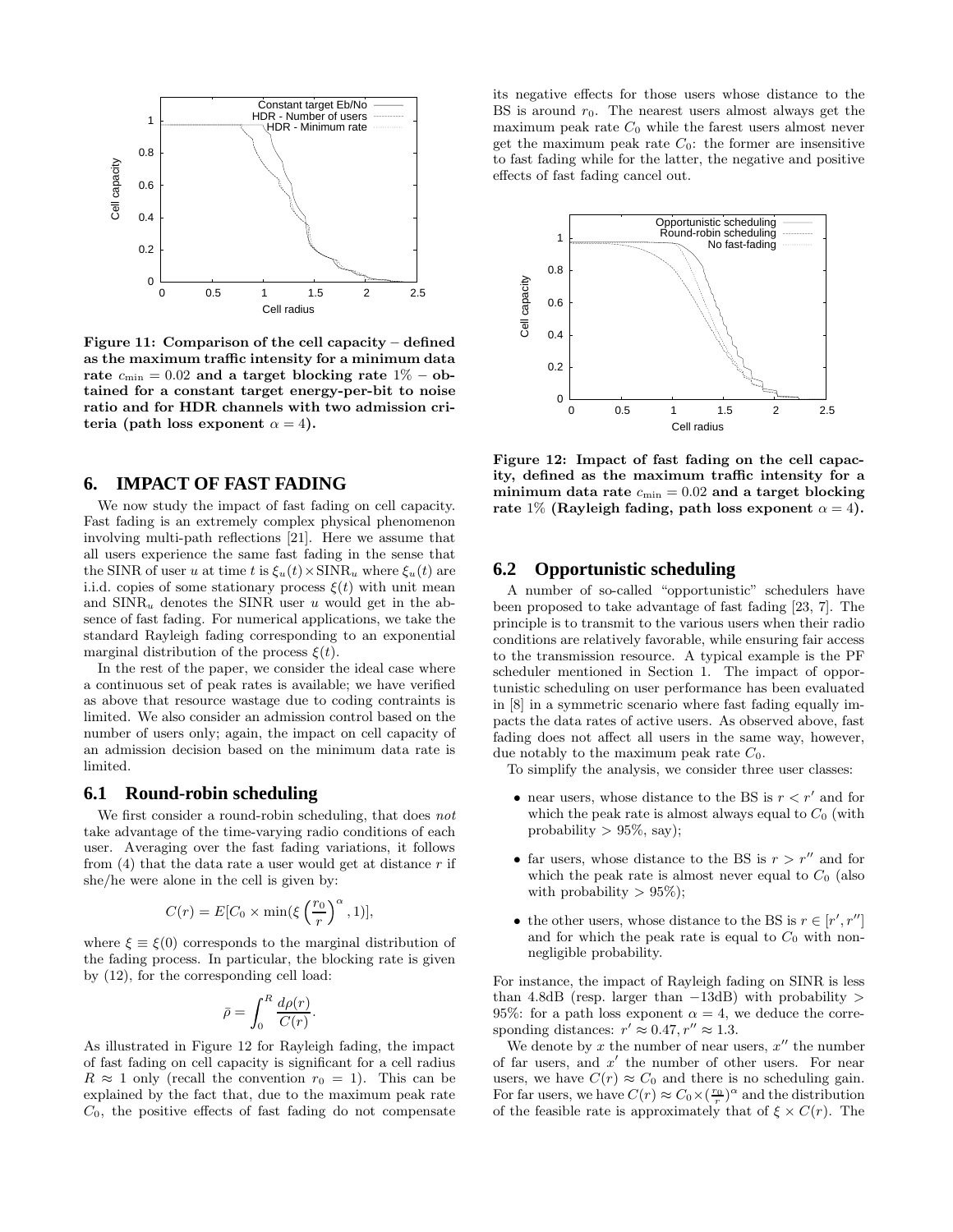transmission rate of any user at distance  $r > r''$  from the BS is then:

$$
G'' \times \frac{C(r)}{x + x' + x''}
$$

,

where  $G''$  denotes the scheduling gain. In the presence of  $i$  far users, a conservative approximation of the scheduling gain  $G''(i)$  is what one would obtain in the absence of any other users, corresponding to a symmetric scenario as considered in [8]. Denoting by  $\xi_1, \xi_2, \ldots, \xi_i$  i.i.d. copies of  $\xi$ , we deduce:

$$
G''(i) = E[\max(\xi_1, \xi_2, \ldots, \xi_i)].
$$

For Rayleigh fading, we obtain [7]:

$$
G''(i) = 1 + \frac{1}{2} + \ldots + \frac{1}{i}.
$$

For the other users, we assume that the distribution of the feasible rate is approximately the same, given by:

$$
\xi' \times C' = \int_{r'}^{r''} C_0 \times \min(\xi \left(\frac{r_0}{r}\right)^{\alpha}, 1) \frac{2r dr}{r''^2 - r'^2},
$$

where  $\xi'$  is a unit mean random variable representing the variations around the mean rate  $C'$ . The transmission rate of any user at distance  $r \in [r', r'']$  from the BS is then:

$$
G' \times \frac{C'}{x + x' + x''},
$$

where  $G'$  denotes the scheduling gain. In the presence of  $i$ such users, a conservative approximation of the scheduling gain  $G'(i)$  is what one would obtain in the absence of any other users, corresponding again to a symmetric scenario as considered in [8]. Denoting by  $\xi'_1, \xi'_2, \ldots, \xi'_i$  i.i.d. copies of  $\xi',$ we deduce:

$$
G'(i) = E[\max(\xi'_1, \xi'_2, \dots, \xi'_i)].
$$

The stationary distribution of the number of active users of each class is insensitive to the flow size distribution and given by:

$$
\pi(x, x', x'') = \pi(0) \frac{(x + x' + x'')!}{x!x'!x''!} \overline{\rho}^x \prod_{i=1}^{x'} \frac{\overline{\rho}'}{G'(i)} \prod_{i=1}^{x''} \frac{\overline{\rho}''}{G''(i)}.
$$

where  $\pi(0)$  follows from the usual normalizing condition and  $\bar{\rho}, \bar{\rho}'$  and  $\bar{\rho}''$  denote the corresponding class loads:

$$
\bar{\rho} = \int_0^{r'} \frac{d\rho(r)}{C_0}, \bar{\rho}' = \int_{r'}^{r''} \frac{d\rho(r)}{C'}, \bar{\rho}'' = \int_{r''}^R \frac{d\rho(r)}{C_0 \times (\frac{r_0}{r})^{\alpha}}.
$$

Denoting by  $m$  the maximum number of users, the blocking rate is independent of user location and given by:

$$
B = \frac{\sum_{x+x'+x''=m} \pi(x, x', x'')}{\sum_{x+x'+x''\le m} \pi(x, x', x'')}.
$$
(16)

As illustrated in Figure 12 for Rayleigh fading, the impact of opportunistic scheduling on cell capacity is relatively limited, especially for large cells. This is a rather counterintuitive result in view of the high scheduling gains (e.g.,  $G'(i) \approx 1.5$  and  $G''(i) \approx 2.9$  for  $i = 10$ ). This may notably be explained by the fact that, even in the absence of scheduling gain and admission control, the number of active users is typically rather small in steady state (cf. Section 3). The number of active users is here further limited by admission control, especially for large cells.

## **7. IMPACT OF INTERFERENCE**

In order to assess the impact of interference on cell capacity, we consider two types of homogeneous networks: linear networks, where BS are equidistant and placed on a common infinite line; hexagonal networks, where cells are hexagons of the same size and cover the entire plane. In both cases, denote by  $2 \times R$  the distance between two BS. We assume that the BS are always active and transmit at the same power P. The interference suffered by user  $u$  served by BS  $b$  is then:

$$
I_u = P \times \sum_{b' \neq b} \Gamma(r_u^{b'}),
$$

where  $r_u^{b'}$  denotes the distance from BS  $b'$  to user u. Let  $\bar{\eta} = \eta / P$  and  $\bar{I} = I_u / P$ , and denote by r the distance from BS  $b$  to user  $u$ . The peak data rate of user  $u$  is then the minimum of  $C_0$  and:

$$
\frac{W}{\delta} \times \frac{\Gamma(r)}{\overline{\eta} + \overline{I}}.
$$

To compare the results with those obtained for isolated cells, we still denote by  $r_0$  the maximum distance at which this maximum peak rate is achieved in the absence of interference, i.e.,

$$
C_0 = \frac{W}{\delta} \times \frac{\Gamma(r_0)}{\bar{\eta}}.\tag{17}
$$

## **7.1 Linear networks**

We first consider a linear network. A reasonable approximation consists in considering that interference is generated by the 2 closest BS only. The interference term  $\bar{I}$  is then:

$$
\bar{I}(r) = \Gamma(2R - r) + \Gamma(2R + r).
$$

We deduce the peak rate function:

$$
C(r) = \min\left(C_0, \frac{W}{\delta} \times \frac{\Gamma(r)}{\overline{\eta} + \overline{I}(r)}\right).
$$
  

$$
\underbrace{\underbrace{\left(\frac{\overline{A}}{2R}, \frac{\overline{A}}{2R}\right)}_{\text{max}}}
$$

Figure 13: A linear network.

Note that, in view of (17), this function is entirely determined by the maximum peak rate  $C_0$ , the distance  $r_0$  and the ratio  $W/\delta$ . Previous results still hold, with the cell load given by:

$$
\bar{\rho} = \int_0^R \frac{\rho 2dr}{C(r)}.\tag{18}
$$

.

The cell capacity, defined as the maximum traffic intensity without saturation, is given by:

$$
\bar{C}(R) = \left(\int_0^R \frac{dr}{C(r)R}\right)^{-1}.
$$

Figure 14 gives the cell capacity with respect to the cell radius (normalized values  $C_0 = 1$ ,  $r_0 = 1$ ) for HDR parameters ( $W = C_0/2$ ,  $\delta = 2.5dB$ ) and negligible  $\varepsilon$ . This is a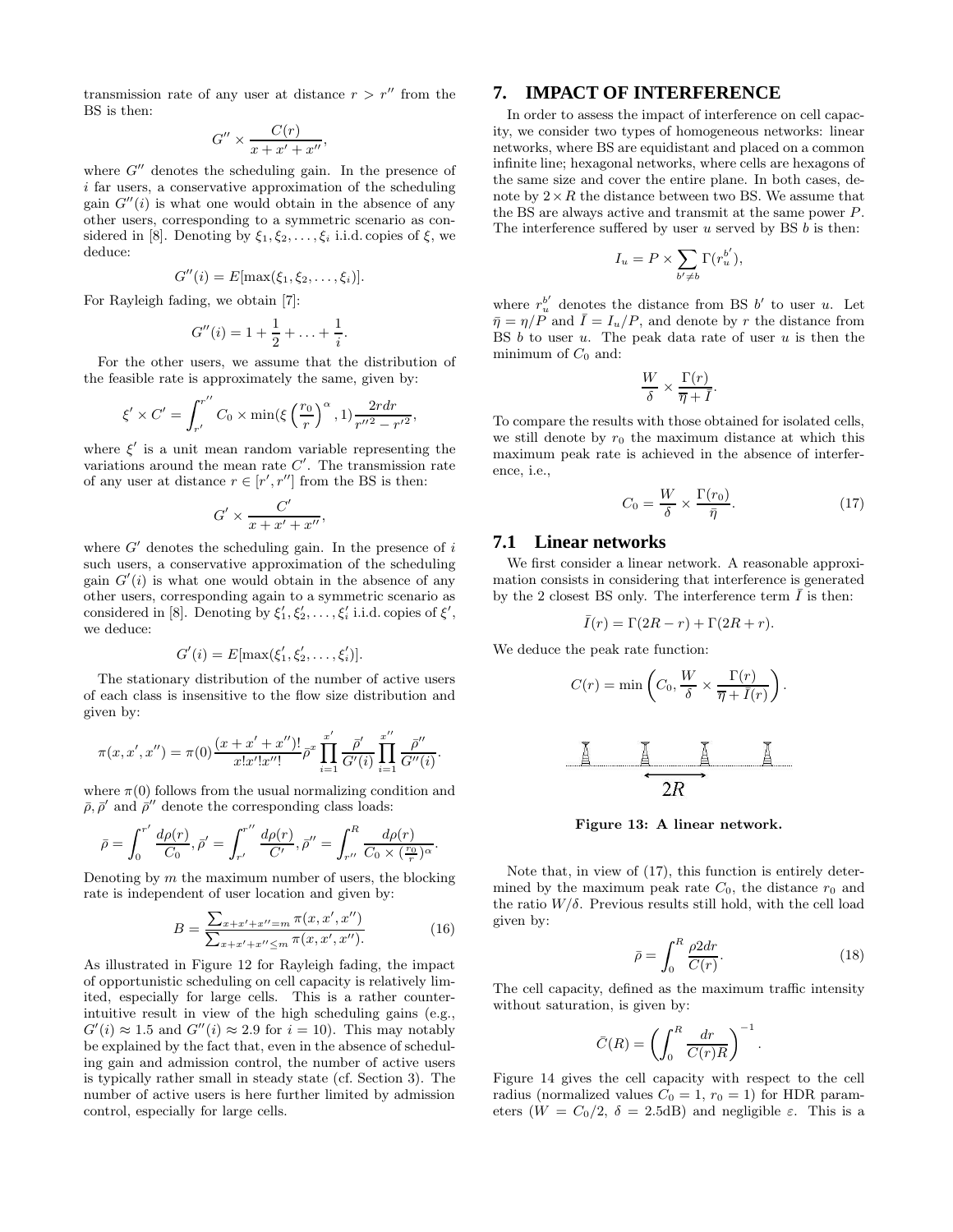decreasing function of the cell radius, with a maximum cell capacity equal to:

$$
\overline{C}(0) \approx \begin{cases} 0.86 & \text{for } \alpha = 4, \\ 0.70 & \text{for } \alpha = 2. \end{cases}
$$

Thus the impact of interference on cell capacity is significant, especially for small cells. This is notably due to the fact that, for HDR parameters, the maximum peak rate  $C_0$  is achievable at a distance  $r$  strictly smaller than  $R$ , whatever the cell radius R.



Figure 14: Cell capacity in a linear network – defined as the maximum traffic intensity without saturation for path loss exponent  $\alpha = 4$  (lower curves) and  $\alpha = 2$  (upper curves) – with and without interference.



Figure 15: Cell capacity in a linear network – defined as the maximum traffic intensity for a minimum data rate  $c_{\min} = 0.02$  and target blocking rates  $1\%$  (lower curves) and  $5\%$  (upper curves) – with and without interference.

In the presence of an admission control based on a maximum number of active users  $m = C(R)/c_{\text{min}}$ , the blocking rate is given by expression (12) for the cell load (18). Figure 15 gives the corresponding cell capacity for a path loss exponent  $\alpha = 4$ . Again, we observe that the impact of interference on cell capacity is significant.

# **7.2 Hexagonal networks**

Now consider a hexagonal network. The interference suffered by a user  $u$  served by BS  $b$  is almost entirely generated by the 6 surrounding BS. A conservative approximation of the interference term  $\overline{I}$  is given by the following function of the distance  $r$  from BS  $b$  to user  $u$ :

$$
\bar{I}(r) = \Gamma(2R - r) + 2\Gamma(\sqrt{(R - r)^2 + 3R^2}) + 2\Gamma(\sqrt{(R + r)^2 + 3R^2}) + \Gamma(2R + r).
$$

This approximation is obtained assuming that user  $u$  is on a segment from BS  $b$  to a neighbor BS  $b'$ . We deduce the peak rate function:

$$
C(r) = \min \left( C_0, \frac{W}{\delta} \times \frac{\Gamma(r)}{\overline{\eta} + \overline{I}(r)} \right).
$$



Figure 16: A hexagonal network.



Figure 17: Cell capacity in a hexagonal network – defined as the maximum traffic intensity without saturation for path loss exponent  $\alpha = 4$  (lower curves) and  $\alpha = 2$  (lower curves) – with and without interference.

For simplicity, we approximate the hexagonal cells by circular cells of radius R. Figure 17 compares the cell capacity – defined as the maximum traffic intensity without saturation – with and without interference. This is a decreasing function of the cell radius, with a maximum cell capacity equal to:

$$
\overline{C}(0) \approx \begin{cases} 0.65 & \text{for } \alpha = 4, \\ 0.29 & \text{for } \alpha = 2. \end{cases}
$$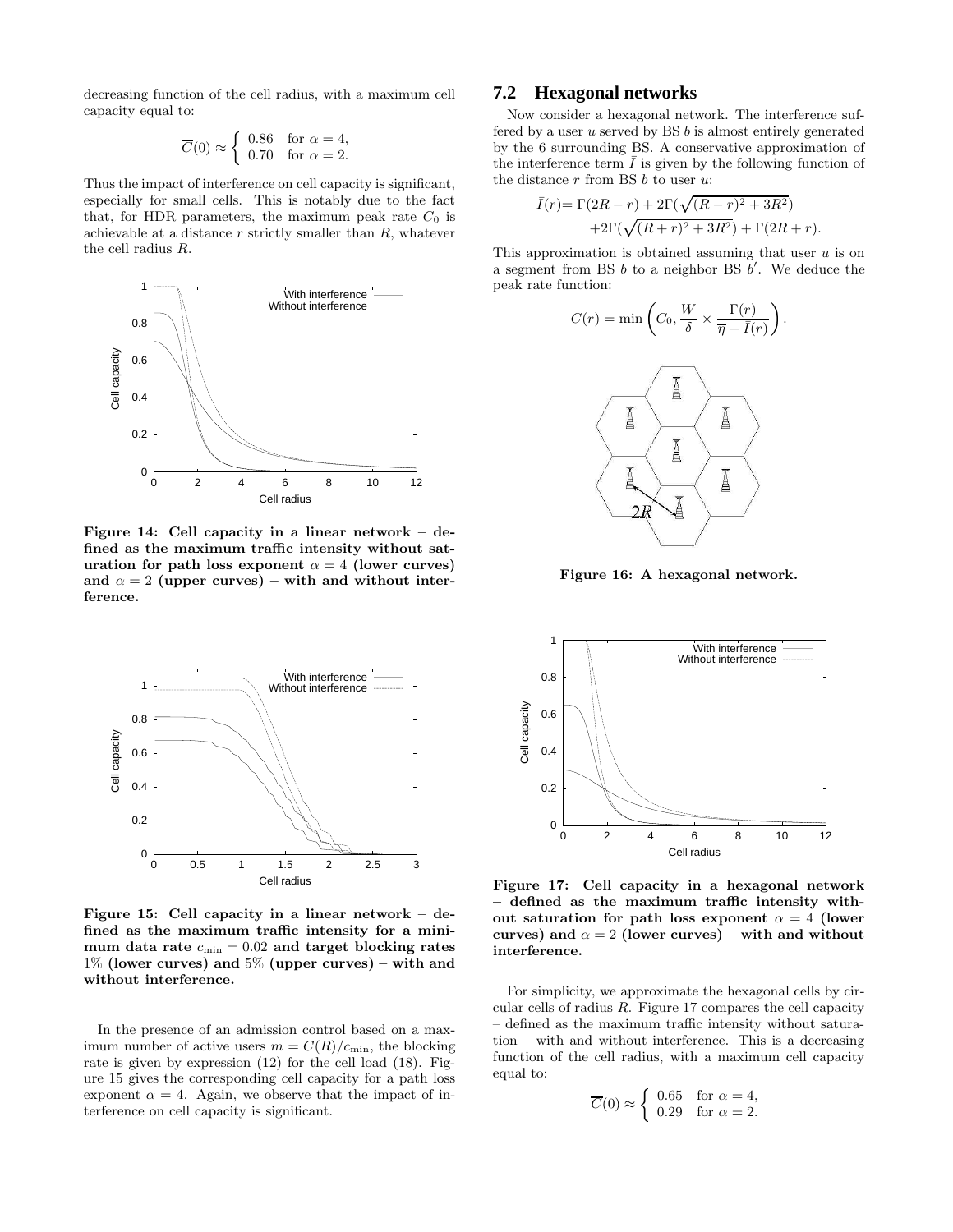

Figure 18: Cell capacity in a hexagonal network – defined as the maximum traffic intensity for a minimum data rate  $c_{\text{min}} = 0.02$  and target blocking rates  $1\%$  (lower curves) and  $5\%$  (upper curves) – with and without interference.

In the presence of an admission control based on the number of active users, the blocking rate is given by expression (12). Figure 18 gives the corresponding cell capacity for a path loss exponent  $\alpha = 4$ . Again, we observe that the impact of interference on cell capacity is significant.

## **8. CONCLUSION**

We have derived analytical results relating user performance, in terms of blocking probability and data throughput, to cell size and traffic density, accounting for the random nature of traffic and the way the radio resource is shared. We have notably shown that the performance of the "fair power" sharing allocation (realized by a round-robin or a PF scheduler) cannot be significantly improved. Furthermore, this allocation has the practically interesting property that user performance can be explicitly evaluated, with or without admission control, and is insensitive to detailed traffic characteristics such as the flow size distribution.

We have observed that the impact of HDR feasible rate constraints on cell capacity is generally negligible. We conclude that the optimality principle of a TDMA-like strategy proved for a continuous set of available data rates remains valid in a more realistic situation where only a discrete set of data rates is available.

Another key observation is that, due to the relatively small number of active users in steady state, the impact of opportunistic schedulers that take advantage of fast fading is much more limited than one would expect from the analysis of a static scenario with a fixed user population. In particular, the cell capacity does not much differ from that obtained with a simple round-robin scheduler, especially for large cells.

Concerning admission control, we have studied the difference in terms of cell capacity between a scheme based on the number of active users and another scheme based on the minimum data rate. The former leads to a blocking rate which does not depend on user locations, unlike the latter. We have shown that provided the target blocking rate is not too high (less than 10 % typically), these two schemes are in fact equivalent: it is not necessary to base the admission decision on user locations.

Some issues need to be further explored. For instance, we assumed in Section 7 that BS are always active and observed an important decrease of the cell capacity due to interference. It would be useful to study how idle periods of BS could improve capacity. Other interesting issues include the impact of mobility and the integration of data services with voice and video services.

*Acknowledgment.* We are grateful to Sem Borst and Jim Roberts for fruitful discussions on the work presented in this paper.

# **9. REFERENCES** [1] 3GPP TS 25.848, Ph

- [1] 3GPP TS 25.848, Physical layer aspects of UTRA High-Speed Downlink Packet Access, Release 4, 2001.
- [2] E. Altman, Capacity of Multi-service Cellular Networks with Transmission-Rate Control: A Queueing Analysis, in: Proc. of ACM Mobicom, 2002.
- [3] N. Bansal and M. Harchol-Balter, Analysis of SRPT Scheduling: Investigating Unfairness, in: Proc. of ACM Sigmetrics Conference on Measurement and Modeling of Computer Systems, 2001.
- [4] A. Bedekar, S. Borst, K. Ramanan, P. Whiting, E.M. Yeh, Downlink scheduling in CDMA data networks, in: Proc. of IEEE Globecom, 1999.
- [5] S. Ben Fredj, T. Bonald, A. Proutière, G. Régnié and J. Roberts, Statistical Bandwidth Sharing: A Study of congestion at flow level, in: Proc. of ACM Sigcomm, 2001.
- [6] P. Bender, P. Black, M. Grob, R. Padovani, N. Sindhushayana and A. Viterbi, CDMA/HDR: A Bandwidth-Efficient High-Speed Wireless Data Service for Nomadic Users, IEEE Communications Magazine, 70–77, July 2000.
- [7] F. Berggren and R. Jntti, Asymptotically fair scheduling in fading channels, in: Proc. of IEEE VTC Fall, 2002.
- [8] S. Borst, User-level performance of channel-aware scheduling algorithms in wireless data networks, in: Proc. of IEEE Infocom, 2003.
- [9] G. Fayolle, I. Mitrani and R. Iasnogorodski, Sharing a processor among many classes, Journal of the ACM (27) 519–532, 1980.
- [10] J.M. Holtzman, Asymptotic Analysis of Proportional Fair Algorithm, in: Proc. of 12th IEEE International Symposium on Personal, Indoor and Mobile Radio Communications, Sept-Oct 2001.
- [11] J.M. Holtzman and S. Ramakrishna, A Scheme for throughput maximization in a dual class CDMA system, IEEE Journal on Selected Areas of Communications (40,2) 830–841, 1998.
- [12] A. Jalali, R. Padovani and B. Pankaj, Data throughput of CDMA-HDR a High Efficiency - High Data Rate Personal Communication Wireless System, in: Proc. IEEE VTC Spring, 2000.
- [13] N. Joshi, S.R. Kadaba, S. Patel and G.S. Sundaram, Downlink scheduling in CDMA Data Networks, in: Proc. of ACM Mobicom, 2000.
- [14] F. Kelly, Reversibility and Stochastic Networks, Wiley and Sons, 1979.